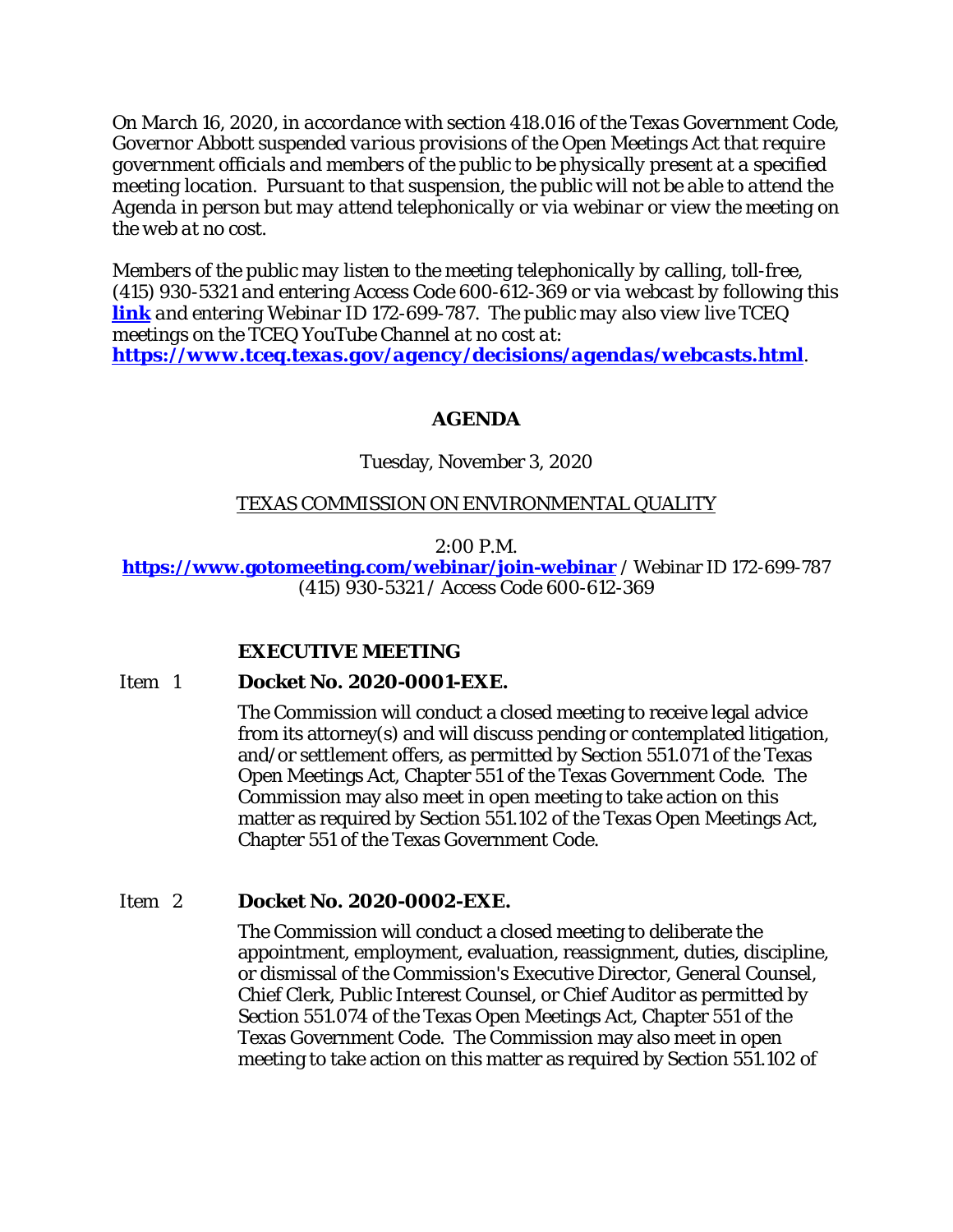the Texas Open Meetings Act, Chapter 551 of the Texas Government Code.

#### Item 3 **Docket No. 2020-0003-EXE.**

The Commission will conduct a closed meeting to discuss the employment, evaluation, reassignment, duties, discipline or dismissal of a specific Commission employee(s) as permitted by Section 551.074 of the Texas Open Meetings Act, Chapter 551 of the Texas Government Code. The Commission may also meet in open meeting to take action on this matter as required by Section 551.102 of the Texas Open Meetings Act, Chapter 551 of the Texas Government Code.

### Item 4 **Docket No. 2020-0004-EXE.**

The Commission will conduct a closed meeting to discuss their duties, roles, and responsibilities as Commissioners of the TCEQ pursuant to Section 551.074 of the Texas Open Meetings Act, Chapter 551 of the Texas Government Code. The Commission may also meet in open meeting to take action on this matter as required by Section 551.102 of the Texas Open Meetings Act, Chapter 551 of the Texas Government Code.

**PERSONS WITH DISABILITIES WHO PLAN TO ATTEND THE TCEQ AGENDA AND WHO MAY NEED AUXILIARY AIDS OR SERVICES SUCH AS INTERPRETERS FOR PERSONS WHO ARE DEAF OR HEARING IMPAIRED, READERS, LARGE PRINT, OR BRAILLE ARE REQUESTED TO CONTACT OFFICE OF THE CHIEF CLERK AT (512) 239-3300 AT LEAST SIX (6) WORK DAYS PRIOR TO THE AGENDA, SO THAT APPROPRIATE ARRANGEMENTS CAN BE MADE. PERSONS WHO DESIRE THE ASSISTANCE OF AN INTERPRETER IN CONJUNCTION WITH THEIR ORAL PRESENTATION AT THIS TCEQ AGENDA ARE REQUESTED TO CONTACT THE OFFICE OF THE CHIEF CLERK AT (512) 239-3300 AT LEAST FIVE (5) WORK DAYS PRIOR TO THE AGENDA SO THAT APPROPRIATE ARRANGEMENTS CAN BE MADE.**

**SECTION 46.035 OF THE TEXAS PENAL CODE PROHIBITS HANDGUN LICENSEES FROM CARRYING THEIR HANDGUNS AT GOVERNMENT MEETINGS SUCH AS THIS ONE. THIS PROHIBITION APPLIES TO BOTH CONCEALED CARRY AND OPEN CARRY BY HANDGUN LICENSEES.**

**MEMBERS OF THE PUBLIC MAY LISTEN TO THE MEETING TELEPHONICALLY BY CALLING, TOLL-FREE, (415) 930-5321 AND ENTERING ACCESS CODE 600-612-369 OR VIA WEBCAST BY FOLLOWING THIS [LINK](https://www.gotomeeting.com/webinar/join-webinar) AND ENTERING WEBINAR ID 172-699-787. THE PUBLIC MAY ALSO VIEW LIVE TCEQ MEETINGS ON THE TCEQ YOUTUBE**